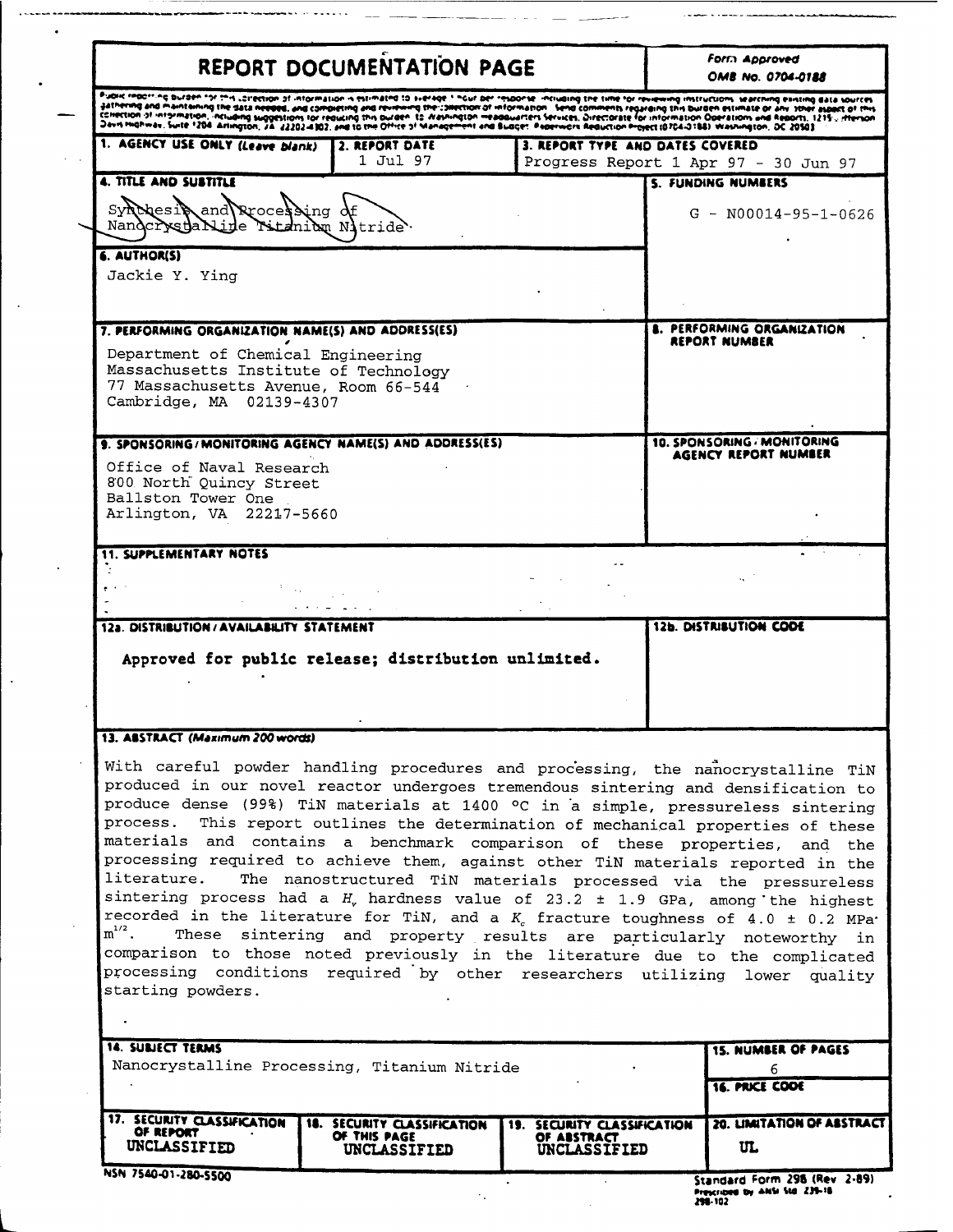"Nanocrystalline Processing and Interface Engineering of  $Si<sub>3</sub>N<sub>4</sub>$ -based Nanocomposites"

Technical Report on ONR Grant No. N00014-95-1-0626 for the period of April 1, 1997 - June 30, 1997

> Jackie Y. Ying St. Laurent Associate Professor Department of Chemical Engineering Massachusetts Institute of Technology Room 66-544, 77 Massachusetts Avenue Cambridge, MA 02139-4307 Tel: (617) 253-2899 FAX: (617)253-3122

## *Nanocrystalline TiN Processing and Properties*

With careful powder handling procedures and processing, the nanocrystalline TiN powders produced in our novel reactor undergo tremendous sintering and densification to produce dense (99%) TiN materials at 1400 °C in a simple, pressureless sintering process [1]. This quarter's efforts continued our work on the evaluation of these nanostructured TiN materials in two main areas [2]. The first area was the determination of mechanical properties of these materials, while the second focus was on benchmarking these properties, and the processing required to achieve them, against other TiN materials reported in the literature.

Data on hardness and fracture toughness was collected via Vickers hardness testing (LECO DM400). Testing was conducted on polished samples at 20 °C with loads of  $0.5 - 3$  N and deformation times of 15 seconds. Data represent averaged values for 10-15 indentations. The fracture toughness was also assessed via microhardness indentation testing. From the idea that the size of indentation cracks can be used to quantify toughness, Eqn. <sup>1</sup> was developed [3]:

$$
K_c = 0.016 \pm 0.004 \left(\frac{E}{H}\right)^{\frac{1}{2}} \left(\frac{P}{c_o^{3/2}}\right)
$$
 (1)

where  $K_c$  is the fracture toughness,  $E$  is Young's modulus,  $H$  is the hardness as determined during the Vickers hardness test, P is the peak load during the test and  $c<sub>O</sub>$  is the radial crack dimension. A literature value for *E* in TiN of 470 MPa was used for these experiments [4]. The nanostructured TiN materials processed via the pressureless sintering process described in previous reports [1] had a *H<sup>v</sup>* hardness value of 23.2  $\pm$  1.9 GPa and a  $K_c$  fracture toughness of  $4.0 \pm 0.2$  MPa  $\text{m}^{1/2}$ .

In order to facilitate comparison of the processing and property results in our TiN materials, Table <sup>1</sup> was prepared. Materials in that table are ranked by decreasing hardness. Because of different processing and measurement techniques, it should be noted that for all the hardness and grain size comparisons shown in the table, small differences in values are likely not significant. However, at the same time, it should be noted that our *H<sup>v</sup>* result is among the very highest values reported for this parameter in TiN and is certainly higher than that observed in the conventionally sintered or hot-pressed conventional materials. Additionally, these hardness values were achieved in a pressureless sintering process without the use of applied pressure or sintering additives. The values of  $H_v$  in Table 1 for TiN materials which are near full density and don't have some of  $H_v$  in Table 1 for TiM materials in that table are ranked by decreasing hardness. Because of different processing and ord

other interfering issue such as the 11.8 at% metals in Ogino's materials [16], can be plotted versus the inverse square root of grain size as shown in Figure 1. The data point for our nano-TiN materials is shown

**DTIC QUALMY INSPECTED S**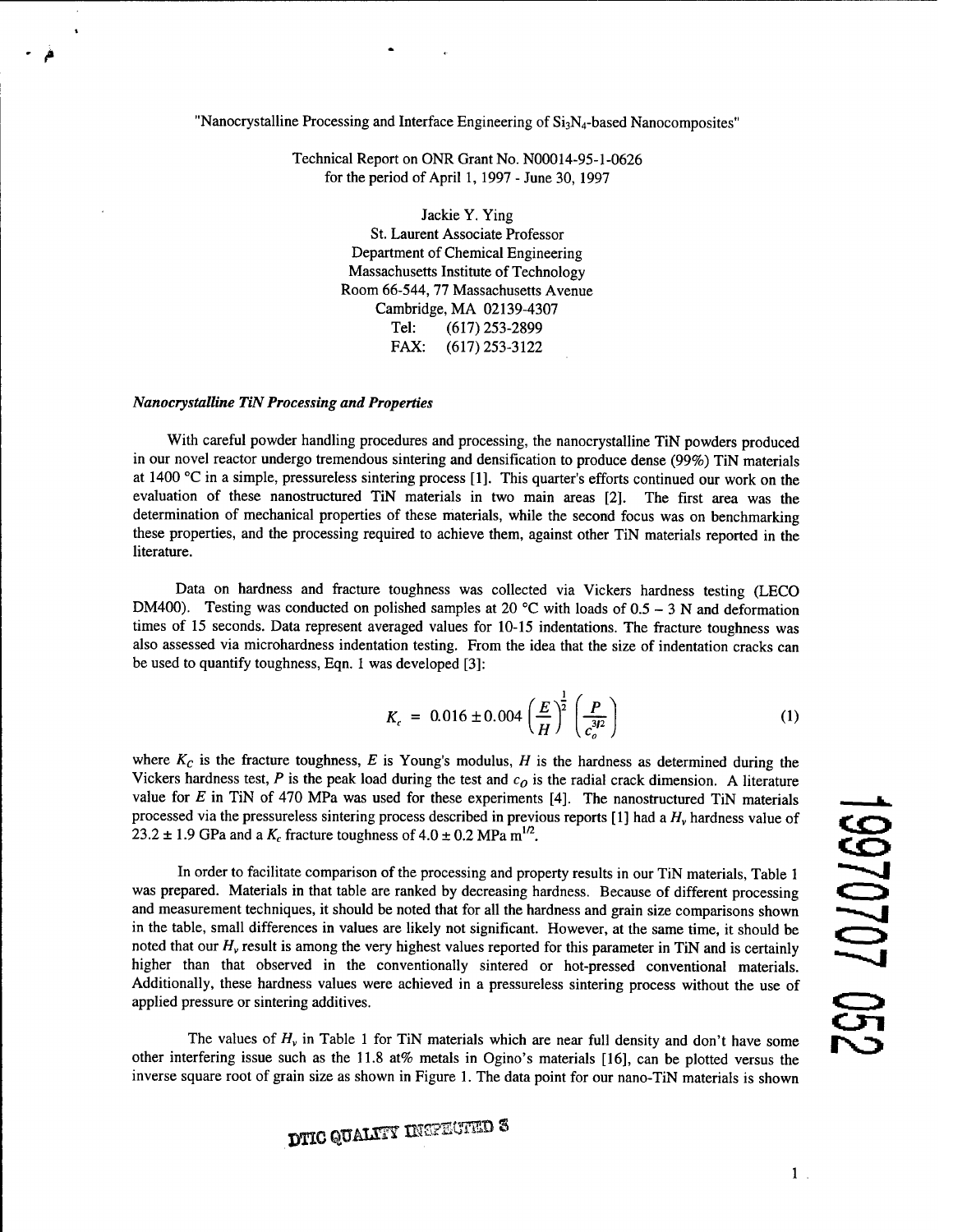as an oval in Figure 1. This plot indicates that TiN shows an increasing hardness *(H)* with decreasing grain size  $(G)$  as described by:

$$
H = H_o + k G^{1/2}
$$
 (2)

Down to a certain grain size this effect is observed for a majority of nanocrystalline metals and intermetallic compounds [18-20], but demonstrated instances of this behavior in nanocrystalline nitride ceramics are rare due to the difficulty in maintaining a fine grain size in a fully dense material. This same behavior has also been noted in nanocrystalline TiO<sub>2</sub> [21]. Additionally, Averback *et al.* found for TiO<sub>2</sub>, as we did for TiN, that the  $H<sub>v</sub>$  of their dense nanocrystalline ceramic was about equal to that in the single crystal of the same material [21].

The effect of grain size on fracture strength, and thus hardness, in ceramics has generally been interpreted in terms of a dependence

$$
\sigma = f(G^{-1/2})\tag{3}
$$

where  $\sigma$  is the fracture strength and *G* the grain size [22,23]. Davidge and Evans suggest that the strength of a ceramic may be controlled by either the stress to propagate inherent flaws or the stress to nucleate and/or propagate flaws formed during a plastic deformation process [22]. Thus, there are two regions for the variation of fracture strength with grain size, both of which show a  $G^{1/2}$  dependence. At larger grain sizes, fracture is initiated at inherent flaws with a dependence

$$
\sigma \propto \frac{1}{C^{1/2}}\tag{4}
$$

where  $C$  is the inherent flaw or crack length [22]. This flaw size  $C$  is related to microstructural features such as the pore or grain size. In fact, it has been shown in fully dense MgO that  $C \propto G^{0.8}$  [22]; thus, in this first region (Region I), fracture occurs by the extension of inherent flaws and  $\sigma \propto G^{1/2}$ . At finer grain sizes, dislocations may pile up against a stable barrier, such as a grain boundary, and a large stress concentration is generated in the vicinity of these dislocations. If this stress is not relieved by plastic flow, cracks may be initiated at the pile-up. The shear stress  $\tau$  is given by

$$
\tau = \tau_0 + \frac{k_s}{L^{1/2}}
$$
 (5)

where  $\tau_0$  is the dislocation flow stress,  $k_s$  is a term that depends on the effective surface energy for localized crack initiation and *L* is the length of the pile-up [22]. In this second region (Region II), with the grain boundary acting as a dislocation source, the minimum value for the crack initiation stress is obtained with *L*  $= G$ . Thus, in Region II at finer grain sizes, where fracture is initiated by plastic flow, again,  $\sigma \propto G^{-1/2}$ . Carniglia [23] has shown that strength/grain size data for various ceramics, including  $A_1O_3$ , BeO and MgO, follow this type of two-stage behavior as outlined by Davidge and Evans [22]. The classic model of Hall-Petch fracture is based on the same ideas of plastic deformation of grains and the pile-up of dislocations at grain boundaries outlined for Region II; however, the Petch model does not incorporate the concept of a pre-existing flaw or crack [24].

Given that dislocations are seldom observed in nanostructured ceramics [19] and the fact that dislocations in brittle ceramics are relatively immobile at low temperatures even when present [25], it would appear that the hardness improvement observed in our nano-TiN is not due to "Region II," or classical Hall-Petch, plastic deformation/dislocation fracture. Additionally, Averback *et al,* while stating that the reasons for their observed Hall-Petch-like behavior in nano-TiO<sub>2</sub> are "presently unclear," do note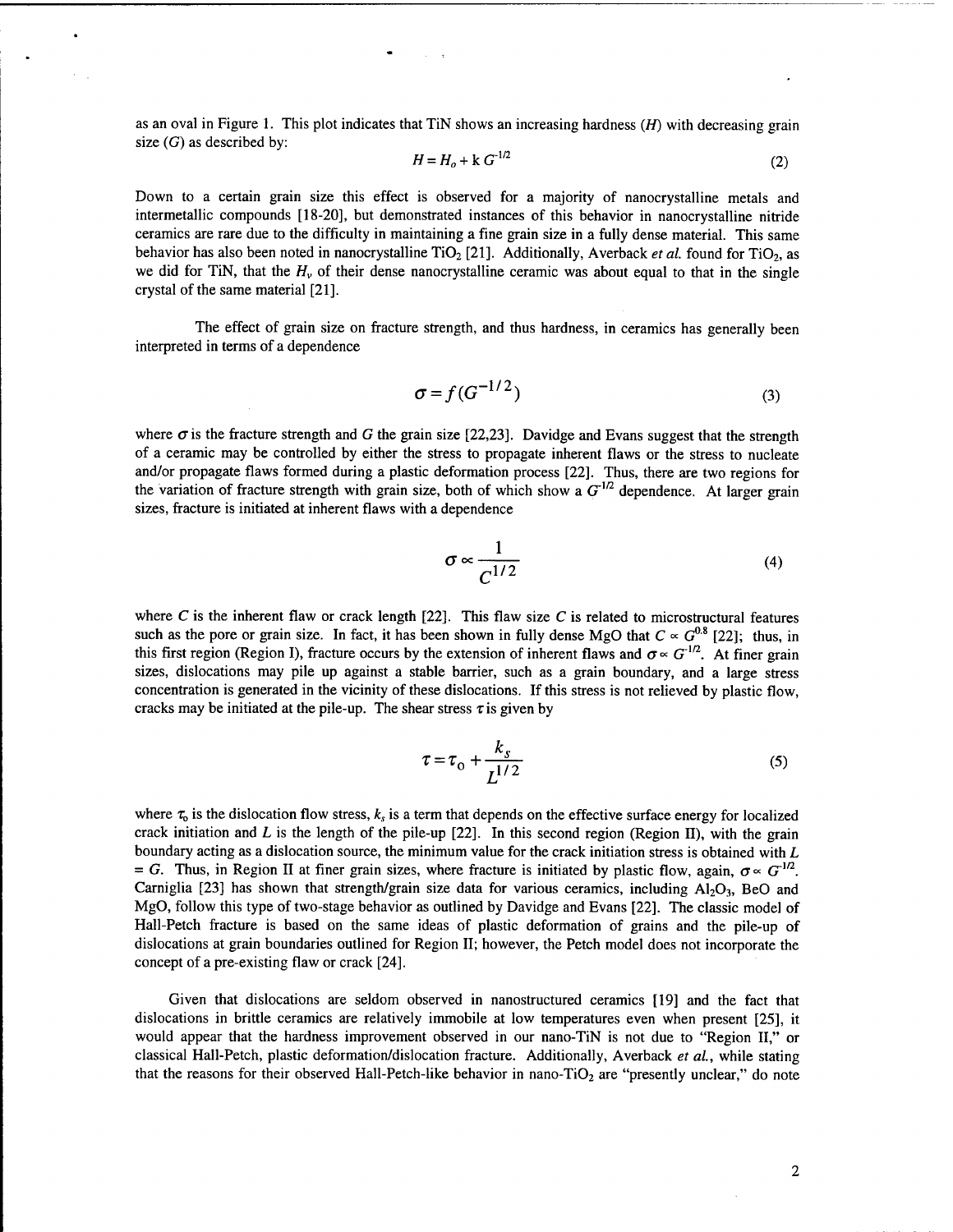that dislocations are unlikely to be involved for grain sizes below 400 nm [21]. Thus, it seems most probable that the increased hardness for TiN with decreasing grain size, over the grain size range outlined above, is due to reductions in the inherent flaw sizes (Region I behavior) with reductions in the particle and grain sizes of our materials.

The fracture toughness values are comparable to those reported in other dense TiN materials. No dependence on, or benefit from, a nanostructure is expected for fracture toughness values. For instance, in fully dense TiO<sub>2</sub>, when the grain size was less than 500 nm, the fracture toughness was independent of grain size and similar to that found in single crystal TiO<sub>2</sub> [19]. Thus, it is not surprising that the  $K_c$  values reported here for our nanostructured TiN  $(4.0 \text{ MPa m}^2)$  materials fall within the range of other values  $(3.5 \text{ mm})$  $-$  4.3 MPa m  $^{1/2}$  [12,26]) for TiN described in the literature.

## *Summary*

The processing scheme we have developed for our nano-TIN powders generated a dense, nanostructured TiN material, with final grain sizes of ~140 nm, through a pressureless sintering process emphasizing improved powder handling procedures. These fine-grained materials have values of *H<sup>v</sup>* (23.2 GPa) which are among the highest recorded in the literature for TiN. These sintering and property results are particularly noteworthy in comparison to those noted previously in the literature due to the complicated processing conditions required by other researchers utilizing lower quality starting powders.

## *References*

[1] J.Y. Ying, ONR Technical Report, September 30, 1996.

[2] D.T. Castro and J.Y. Ying, unpublished results, M.I.T.<br>[3] G.R. Anstis, P. Chantikul, B.R. Lawn, and D.B. Mar

[3] G.R. Anstis, P. Chantikul, B.R. Lawn, and D.B. Marshall, "A Critical Evaluation of Indentation Techniques for Measuring Fracture Toughness: I, Direct Crack Measurements," J. Am. Ceram. Soc., 64 [9] 533-538 (1981).

[4] R.A. Andrievski, "Physical-Mechanical Properties of Nanostructured Titanium Nitride," *Nanostr Mater.,* 9 607-610 (1997).

[5]. R.A. Andrievski, "Particulate Nanostructured Silicon Nitride and Titanium Nitride," *ACS Symposium Series,* **622** 294-301 (1996).

[6] B.O. Johansson, J.-E. Sundgren, J.E. Greene, A. Rockett, and S.A. Barnett, "Growth and Properties of Single Crystal TiN Films Deposited by Reactive Magnetron Sputtering," *J. Vac. Sei. Technol A,* 3 [2] 303-307 (1985).

[7] R. Naß, S. Albayrak, M. Asian, and H. Schmidt, "Processing and Sintering of Nanosized TiN," pp. 47-54 in Advanced Materials in Optics. Electro-Optics and Communication Technologies. P. Vincenzini, ed., (Techna Sri, 1995).

[8] R. Naß, S. Albayrak, M. Asian, and H. Schmidt, "Colloidal Processing and Sintering of Nano-Scale TiN," *Ceram. Trans.,* 51 591-596 (1995).

[9] E. Rapoport, C. Brodhag, and F. Thevenot, "Hot Pressing of Titanium Nitride Powders," *Revue de Chimie minerale,* **22** [4] 456-466 (1985).

[10] T. Yamada, M. Shimada, and M. Koizumi, "Fabrication and Characterization of Titanium Nitride by High Pressure Hot Pressing," *Am. Ceram. Soc. Bull,* 59 [6] 611-616 (1981).

[11] T. Yamada, M. Shimada, and M. Koizumi, "Fabrication and Characterization of Titanium Nitride by High Pressure Hot Pressing," *Ceram. Bull,* 59 [6] 611-616 (1980).

[12] S. Torizuka and T. Kishi, "Effect of SiC and ZrO<sub>2</sub> on Sinterability and Mechanical Properties of Titanium Nitride, Titanium Carbonitride and Titanium Diboride," *Materials Transactions, JIM,* 37 [4] 782 - 787 (1996).

[13] R.A. Andrievski, R.A. Lyutikov, O.D. Torbova, V.l. Torbov, V.G. Vil'chinskii, O.M. Grebtsova, E.P. Domashneva, A.A. Eremenko, and A.Z. Rakhmatullina, "Gas Evolution and Porosity Changes During Sintering of Highly Dispersed Titanium Nitride," *Inorg. Mater.,* 29 [12] 1474-1477 (1993).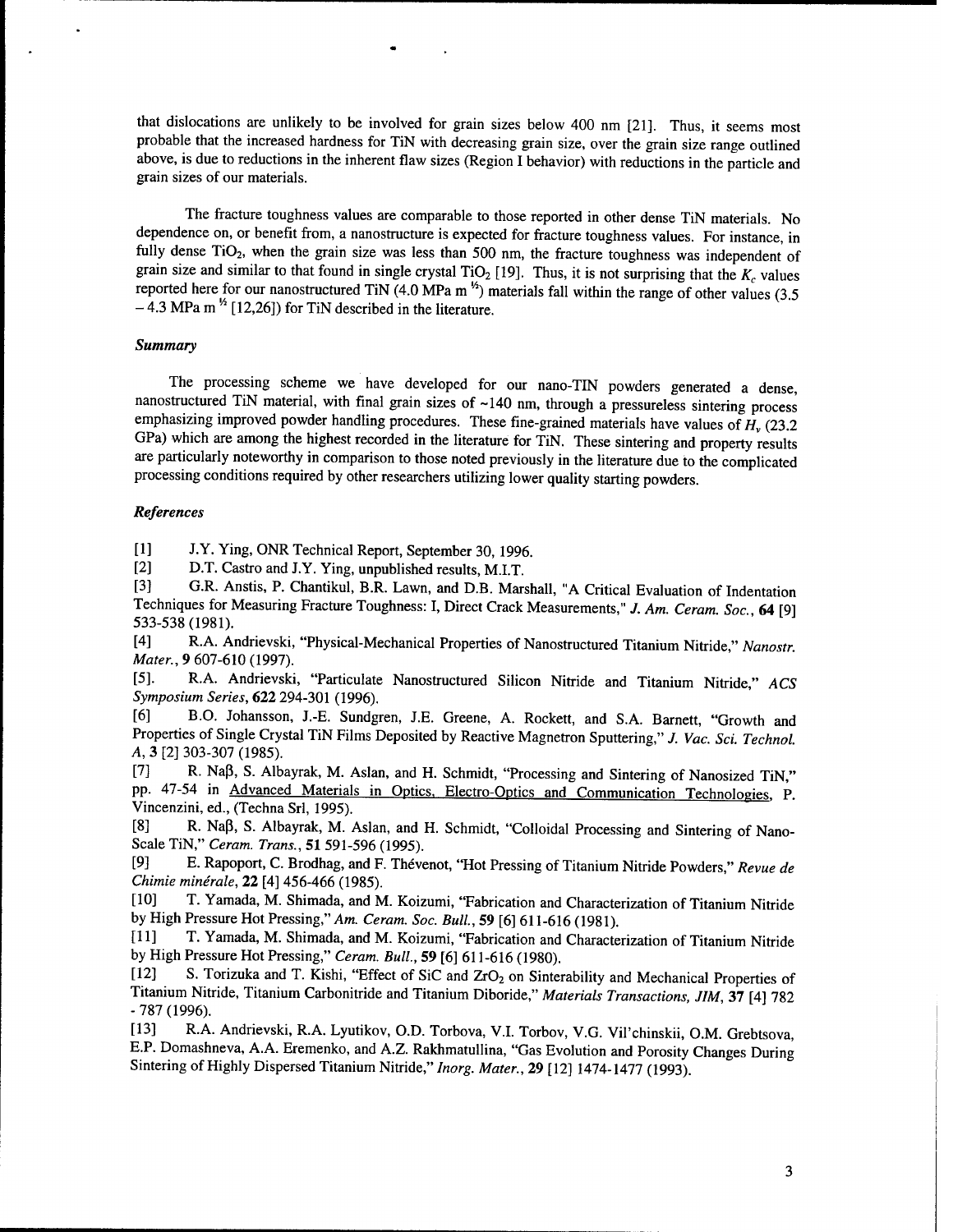[14] L. Cao, S.O. Yang, and Y. Tang, "Synthesis of Titanium Nitride Nanostructured Materials," *Trans. Mat. Res. Soc. Jpn.,* **16B** 1505-1508 (1994).

[15] M. Moriyama, K. Komata, and Y. Kobayashi, "Mechanical and Electrical Properties of Hot-Pressed TiN Ceramics Without Additives," *J. Ceram. Soc. Jpn.,* **99** 286-291 (1991).

Y. Ogino, M. Miki, T. Yamasaki, and T. Inuma, "Preparation of Ultrafine-Grained TiN and (Ti,Al)N Powders by Mechanical Alloying," *Mater. Sei. Forum,* **88-90** 795-800 (1992).

[17] T. Rabe and R. Wäsche, "Development of Dense Nanocrystalline Titanium Nitride" *Ceram Trans.,* 51 793-798 (1995).

[18] K. A. Padmanabhan and H. Hahn, "Microstructures, Mechanical Properties and Possible Applications of Nanostructured Materials," pp. 21-32 in Synthesis and Processing of Nanocrystalline Powder, ed. D.L. Bourell, (The Minerals, Metals & Materials Society, 1996).

[19] H. Hahn and K.A. Padmanabhan, "Mechanical Response of Nanostructured Materials " *Nanostr Mater.,* 6 191-200 (1995).

[20] R.A. Andrievskii, "Synthesis and Properties of Nanocrystalline Refractory Compounds " *Russian Chem. Rev.*, **63** [5] 411 -427 (1994).

[21] R.S. Averback, HJ. Höfler, H. Hahn, and J.C. Logas, "Sintering and Grain Growth in Nanocrystalline Ceramics," *NanoStr. Mater.,* 1 173-178 (1992).

[22] R.W. Davidge and A.G. Evans, 'The Strength of Ceramics," *Mater. Sei. Eng.,* 6 281 -298 (1970).

S.C. Carniglia, "Reexamination of Experimental Strength-vs-Grain Size Data for Ceramics," *J. Am. Ceram. Soc.,* 55 [5] 243-249 (1972).

[24] N.J. Petch, "Cleavage Strength of Polycrystals," *J. Iron Steel Inst.,* **174** [ <sup>1</sup> ] 25-28 (1953).

M.G.S. Naylor and T.F. Page, "Microstructural Studies of the Temperature-Dependence of Deformation Structures Around Hardness Indentations in Ceramics," *J. Microscopy,* **130** 345-360 (1983).

V.F. Berdikov, Y.N. Vil'k, O.I. Pushkarev, and E.A. Lavrenova, "Micromechanical Characteristics of Hot-Pressed Titanium Nitride from Ultradispersed Powders," Strength of Mater., 25 [3] 228-230(1993). "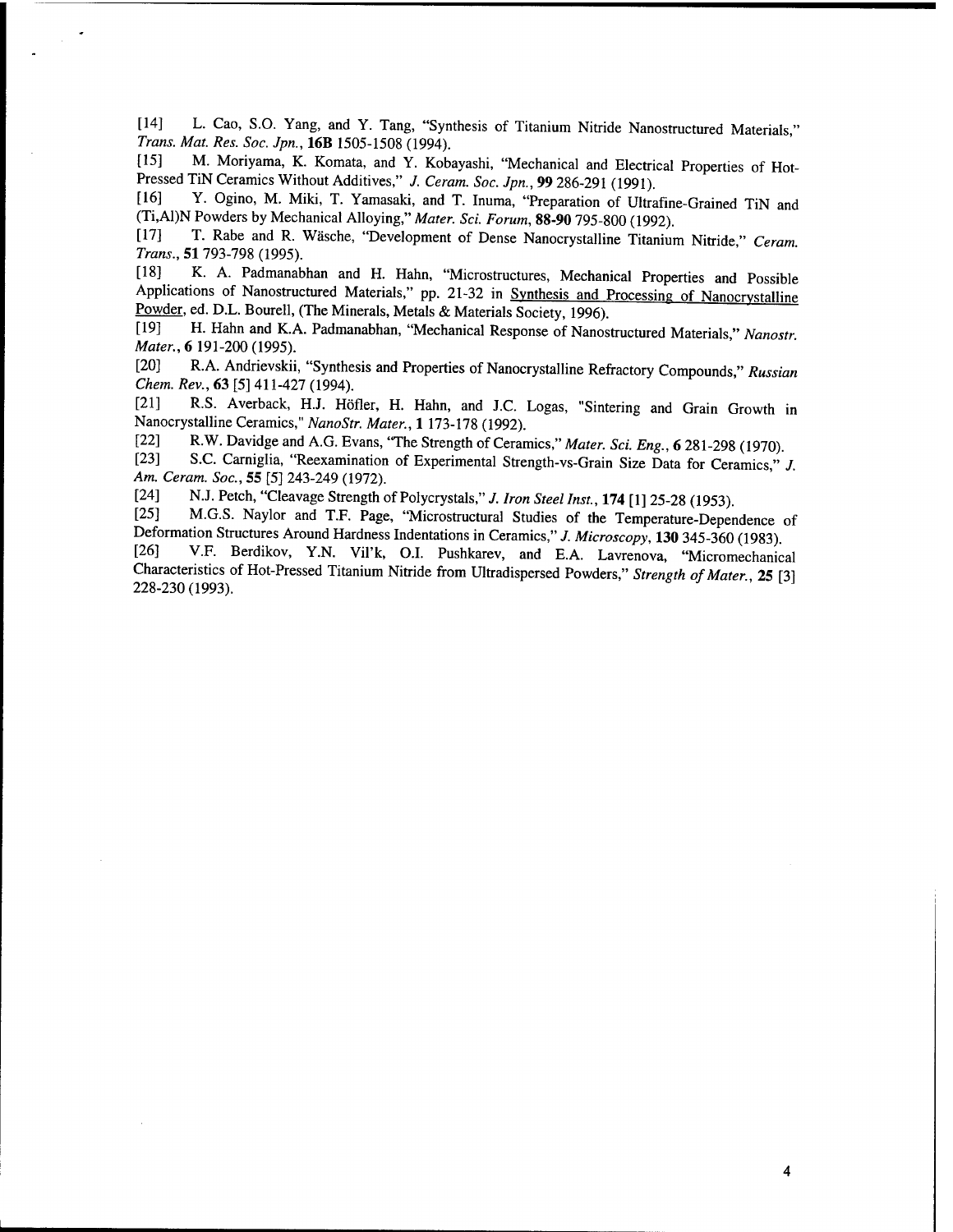| ļ                                                    |
|------------------------------------------------------|
|                                                      |
|                                                      |
| ₹                                                    |
| ֧֧֦֧֢֧֧ׅ֧ׅ֧֧ׅ֧ׅ֧֚֚֚֚֚֚֚֚֚֚֚֚֚֚֚֚֝֝֜֟֓֝֬֜֜֓֜֜֓֜֓<br>Ì |
|                                                      |
|                                                      |
|                                                      |

| Researcher(s)             | Technique/Conditions                                           | Density           | Grain Size (nm)  | $H_\nu$ (GPa)  |
|---------------------------|----------------------------------------------------------------|-------------------|------------------|----------------|
| R.A. Andrievski [4]       | Hot Press: 4 - 7.7 GPa, 1300 °C                                | 95%               | $30 - 60$        | $26.0 \pm 1.0$ |
|                           | $(16 - 18)$ nm)                                                |                   |                  |                |
| R.A. Andrievski [4,5      | Hot Press: 4 GPa, 1200 °C<br>$(80 \text{ nm})$                 | 98%               | $100 - 200$      | $23.5 \pm 1.1$ |
| Castro and Ying           | Pressureless: 0.1 MPa N <sub>2</sub> , 1400 °C                 | 99%               | 140              | $23.2 \pm 1.9$ |
| B.O. Johansson [6]        | Magnetron Sputtering                                           | 100%              | Single Crystal   | $22.6 \pm 2.0$ |
| R. Naß [7,8]              | Pressureless: 1400 °C                                          | 98%               | 400              | 21.5           |
|                           | (colloidal processing)                                         |                   |                  |                |
| E. Rapoport [9]           | Hot Press: 40 MPa, 1600 °C                                     | 97.5%             | $5,000 - 6,000$  | 18.1           |
| T. Yamada [10,11          | Hot Press: 40 MPa, 1600 °C                                     | (of theo.)<br>95% | 1,450            | 18.0           |
|                           |                                                                |                   |                  |                |
| S. Torizuka [12]          | Pressureless (1700 °C) plus<br>HIP (200 MPa, 1600 °C)          | 100%              | 20,000+          | 13.7           |
| $[13]$<br>R.A. Andrievski | Pressureless: $1500 °C (80 nm)$                                | 86%               | $500 - 5000$     | $10 - 18$      |
| L. Cao [14]               | (2.5 GPa initial compaction)<br>Pressureless: 1300 °C          | 95%               | <b>180</b>       | 12.8           |
| M. Moriyama [15]          | Hot Press: 140 MPa, 2100 °C                                    | 94%               | 10,000+          | $10 - 11$      |
| Y. Ogino [16]             | (ball milled powders, 11.8 at% Fe/Cr)<br>Pressureless: 1300 °C | 99%               | 200              | 9.9            |
| $T.$ Rabe $[17]$          | Gas Pressure Sintering                                         | 98%               | $\overline{100}$ |                |
|                           | 5 MPa N <sub>2</sub> , 1300 °C                                 |                   |                  |                |
|                           |                                                                |                   |                  |                |
|                           |                                                                |                   |                  |                |
|                           |                                                                |                   |                  |                |
|                           |                                                                |                   |                  |                |
|                           |                                                                |                   |                  |                |
|                           |                                                                |                   |                  |                |
|                           |                                                                |                   |                  |                |

 $5<sup>7</sup>$ 

 $\label{eq:2.1} \frac{1}{\sqrt{2}}\int_{\mathbb{R}^3}\frac{1}{\sqrt{2}}\left(\frac{1}{\sqrt{2}}\right)^2\frac{1}{\sqrt{2}}\left(\frac{1}{\sqrt{2}}\right)^2\frac{1}{\sqrt{2}}\left(\frac{1}{\sqrt{2}}\right)^2\frac{1}{\sqrt{2}}\left(\frac{1}{\sqrt{2}}\right)^2\frac{1}{\sqrt{2}}\left(\frac{1}{\sqrt{2}}\right)^2\frac{1}{\sqrt{2}}\frac{1}{\sqrt{2}}\frac{1}{\sqrt{2}}\frac{1}{\sqrt{2}}\frac{1}{\sqrt{2}}\frac{1}{\sqrt{2}}$ 

 $\label{eq:2.1} \frac{1}{\sqrt{2\pi}}\int_{\mathbb{R}^3}\frac{1}{\sqrt{2\pi}}\left(\frac{1}{\sqrt{2\pi}}\right)^2\frac{1}{\sqrt{2\pi}}\int_{\mathbb{R}^3}\frac{1}{\sqrt{2\pi}}\frac{1}{\sqrt{2\pi}}\frac{1}{\sqrt{2\pi}}\frac{1}{\sqrt{2\pi}}\frac{1}{\sqrt{2\pi}}\frac{1}{\sqrt{2\pi}}\frac{1}{\sqrt{2\pi}}\frac{1}{\sqrt{2\pi}}\frac{1}{\sqrt{2\pi}}\frac{1}{\sqrt{2\pi}}\frac{1}{\sqrt{2\pi}}\frac{$